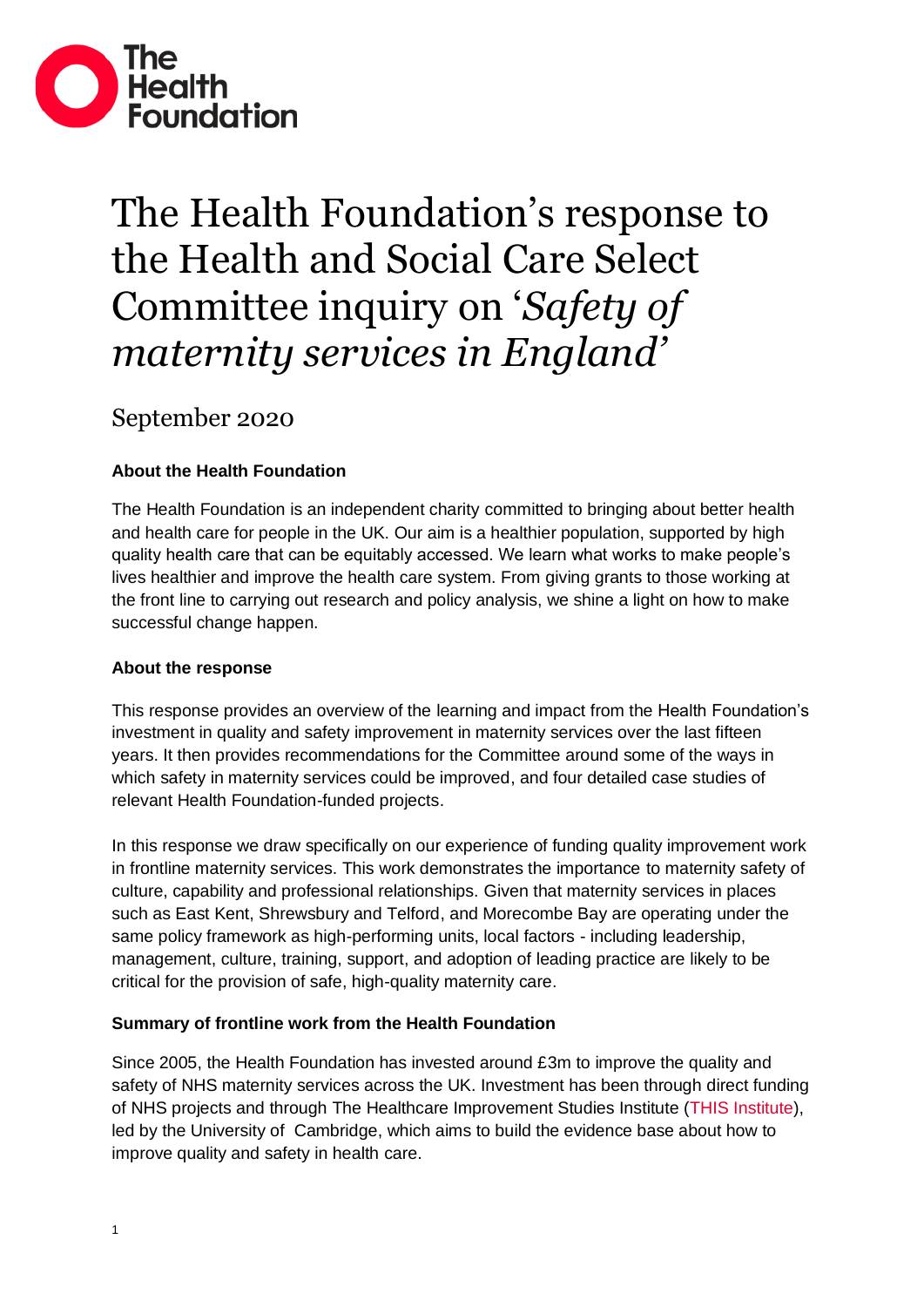

Our funded projects have sought to improve the quality and safety of care across UK maternity units, with a focus on multi-disciplinary training, implementing care bundles, deploying quality improvement approaches and developing technology-enabled pathways.

Through our funding of [THIS Institute,](https://www.thisinstitute.cam.ac.uk/about/) who are submitting their own evidence to this inquiry, we are supporting research to understand how to improve maternity and ante-natal care. Current research led by the Institute includes a [rapid response project](https://www.thisinstitute.cam.ac.uk/research-projects/what-good-looks-like-and-why-for-remote-antenatal-care/) to co-produce good practice guidance for remote antenatal care, supporting the NHS during the COVID-19 pandemic and beyond. THIS Institute has also recently published an [ethnographic study](https://www.thisinstitute.cam.ac.uk/research-projects/replicating-scaling-successful-maternity-safety-improvement-programme/) examining the factors that have underpinned the strong safety record of Southmead Hospital in Bristol (see case study below).

# **Recommendations**

Based on the learning generated by our funded work, it is the Health Foundation's view that a focus by policy makers, commissioners and providers on the following areas could help to improve safety in maternity services, which we encourage the Committee to explore in their inquiry:

- **Shifting from a blame culture in the NHS to a supportive, reflective learning culture.** This requires system wide action; national bodies, professional bodies and Royal Colleges have the responsibility to set the tone and expectations for the right culture, while providers need to embed this into their quality and safety improvement approaches.
- **Understanding how to successfully adopt and spread good practice across different contexts.** This requires action from Royal Colleges and maternity clinical networks, which have an important role to play in spreading good practice through their training programmes and work to embed national guidance and priorities.
- **Using digital technology to increase the accessibility and person-centredness of services and support pregnant women to stay safe during COVID-19.** This requires action from local maternity systems and maternity service providers.
- **Developing inclusive and holistic practices to reduce health inequalities.** This requires action from local maternity systems and maternity service providers, working alongside Maternity Voices Partnerships, as well as other third sector organisations who represent women that experience poorer outcomes.

# **Shifting from a blame culture in the NHS to a supportive, reflective learning culture**

High performing maternity units, like many of the best performing health care providers in the UK, owe much of their success to the presence of an organisation-wide approach to improvement which embeds a supportive and reflective learning culture. Adopting this culture means teams take part in shared decision-making and have the time, space, confidence and permission to test and refine new ideas and ways of working to provide safer care and move away from a blame culture.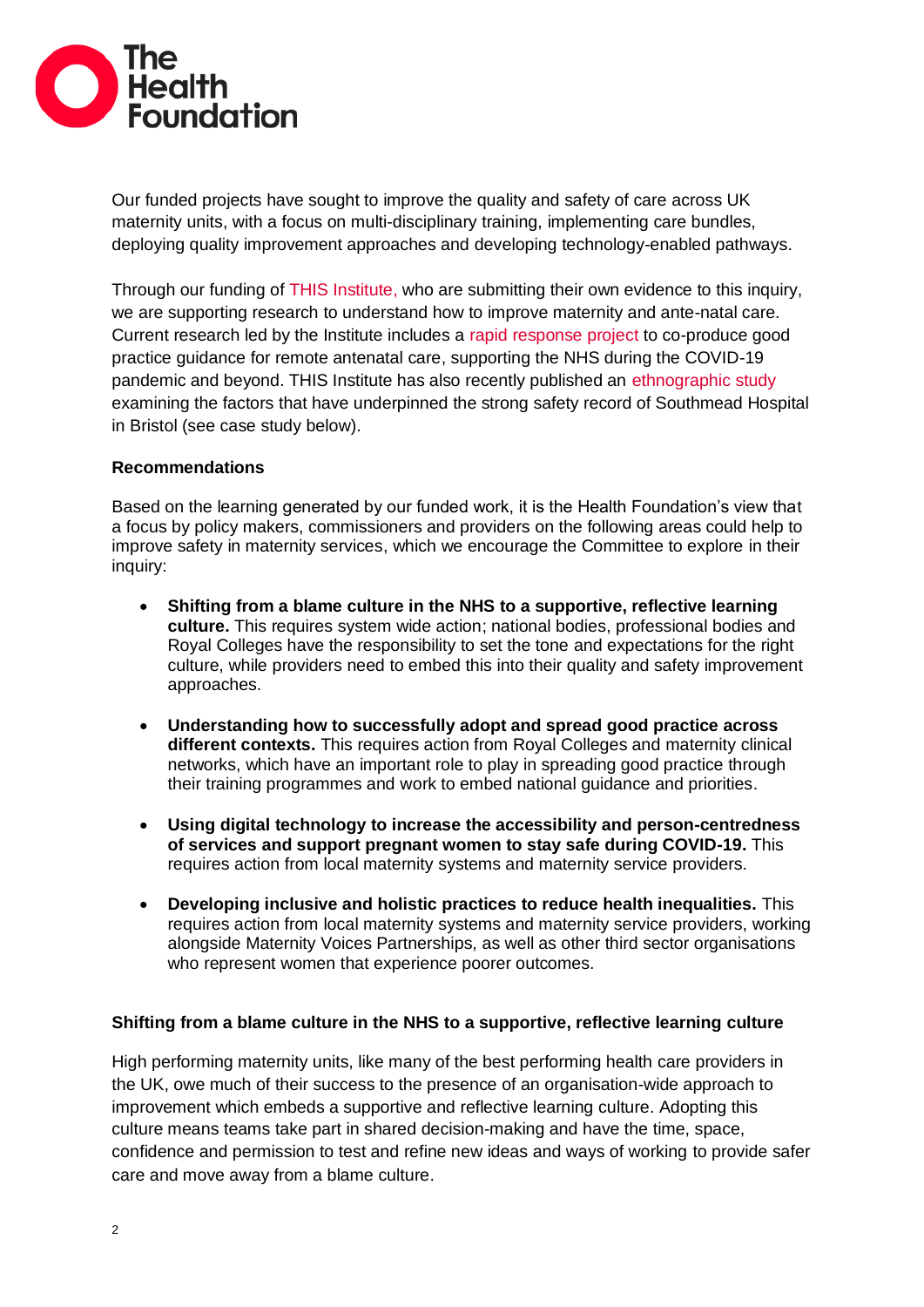

The Health Foundation's [Safer maternity services programme](https://improve.bmj.com/sites/default/files/resources/snapshot_maternity_final.pdf) is an example of how maternity units have been supported to successfully shift to a learning culture. This programme aimed to improve the safety culture in four maternity units in England and Scotland through a combination of training, ongoing measurement and peer support activities. The programme focused on improving teamwork and communication within units and strengthening leadership engagement at a senior and clinical level.

One participating unit, Southmead Hospital in Bristol, implemented the Practical Obstetric Multi-Professional Training (PROMPT) which has helped the unit to achieve some of the best safety outcomes in the country (see case study). Creation of a non-hierarchical learning culture allowed all staff, regardless of their job level, to contribute equally to the development of a collective, technical competence that has been instrumental in the unit's success.

A shift towards a learning culture requires time, training and support and therefore requires supportive and engaged leadership which actively participates in and assesses the current team culture to build on strengths and tackle challenges which may impede improvement. Research by the Institute [for Fiscal Studies](https://www.ifs.org.uk/uploads/publications/bns/BN215.pdf) found a correlation between A&E performance and maternity performance, even though patients very rarely cross over between these outside of emergency gynaecology, suggesting that organisational factors, such as leadership and management, might be important drivers of high performance. The Health Foundation reports *[Habits of an Improver](https://www.health.org.uk/publications/the-habits-of-an-improver)* and *[Able to Improve](https://www.health.org.uk/research-projects/able-to-improve-how-front-line-staff-transform-and-use-quality-improvement-skills)* are useful resources to support leaders and teams adopt a learning culture.

# **Understanding how to successfully adopt and spread good practice across different contexts**

Successful uptake of [innovations and improvements](https://www.health.org.uk/publications/the-spread-challenge) can be challenging, and what works in one context does not guarantee it will work in another. Consequently, a realistic understanding of the challenges and complexities associated with adopting and spreading good practice is essential. For example, the PROMPT training programme utilised a 'train the trainers' model to spread good practice across maternity units, and while 75% of units in the UK attended the training, not all went on to successfully implement this locally. In response, a [social franchise model](https://www.health.org.uk/improvement-projects/developing-a-licensed-social-franchising-model-for-regional-hubs-to-support-and) has now been developed to focus on the processes needed to secure the spread of good practice. This includes focusing on the core elements of practice and working closely within each context to examine how they can be locally tailored and adopted.

[PReCePT2,](https://www.health.org.uk/improvement-projects/precept2-reducing-brain-injury-through-improving-uptake-of-magnesium-sulphate) which aims to reduce brain injury through improving magnesium sulphate uptake in preterm deliveries, also highlights the importance of carefully considering the approach to scale an intervention. This Health Foundation-supported study is seeking to scale up a quality improvement package to maternity units across England and is evaluating the effectiveness of a fully supported model with dedicated quality improvement coaching, in comparison with a self-engaged national-level implementation with less support. This focus on the approach to spreading good practice is essential to quality and safety improvement in wider maternity services. At present, it is not common for 'originator' teams to work closely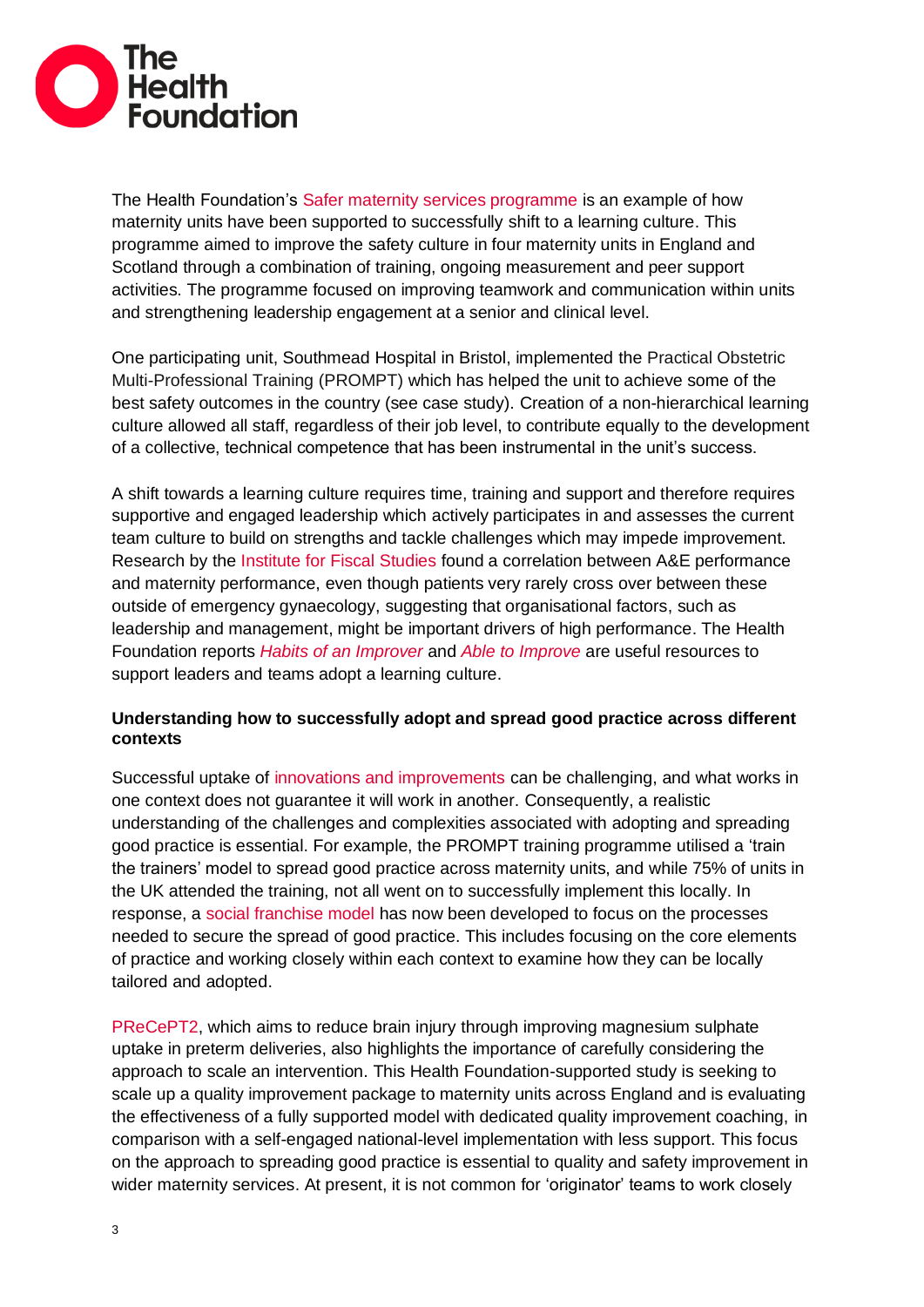

with other adopter sites to support locally tailored spread and implementation of good practice, however [we know](https://www.health.org.uk/publications/the-spread-challenge) this is important. This should be supported with appropriate time and focus within maternity services to promote higher quality and safer care.

# **Using digital technology to increase the accessibility and person-centredness of services and support pregnant women to stay safe during COVID-19**

A number of projects the Health Foundation has funded have demonstrated how digital technology can be used to create a safer, more accessible and person-centred maternity service. They include the development of the [HaMpton](https://www.health.org.uk/improvement-projects/home-monitoring-of-hypertension-in-pregnancy-via-an-innovative-app) app to allow the home monitoring of hypertension among pregnant women with high blood pressure (see case study) and the [MyBirthplace](https://www.health.org.uk/improvement-projects/developing-a-computerised-decision-making-tool-to-help-with-decision-making) app that helps pregnant women and their partners decide where they would prefer to have their baby. In Scotland we have supported a project that led to the development of [SAFER,](https://www.health.org.uk/improvement-projects/maternal-risk-assessment-management-by-and-with-pregnant-women) a risk assessment tool to assess antenatal risks and develop comprehensive clinical management plans.

Developed by St George's University Hospitals NHS Trust, the HaMpton app demonstrates the value of telehealth interventions – the use of technology to enable healthcare professionals to remotely monitor data on aspects of a person's health. The app allows women to input their blood pressure readings and urine test results at home and answer a set of questions to help identify whether they are developing a blood pressure disorder in pregnancy – which can be life threatening for mother and baby – alerting them if an inperson assessment is required. Evaluation has shown that the use of the app reduces the number of antenatal outpatient appointments for blood-pressure-related reasons among pregnant women who have high-blood pressure.

During the COVID-19 pandemic, this type of intervention has become even more important, as the health service has sought to reduce transmission of the virus by limiting face-to-face appointments. As part of this shift, NHS England and NHS Improvement funded the procurement and distribution of 16,000 home blood pressure monitors to NHS Trusts across England, which has enabled a larger number of women to monitor their blood pressure at home (with the newly procured monitors prioritised for women who are identified as currently hypertensive). Alongside this, the Royal College of Obstetricians and Gynaecologists produced [guidance](https://www.rcog.org.uk/globalassets/documents/guidelines/2020-03-30-self-monitoring-of-blood-pressure-in-pregnancy.pdf) for health professionals on the self-monitoring of blood pressure in pregnancy, recommending the use of the HaMpton app, as well as other similar apps [\(Florence](https://www.getflorence.co.uk/) and [BPm-Health\)](https://www.sensynehealth.com/bpm-health). It will be critical for NHS England and Improvement to evaluate these pathway changes to understand whether the newly procured monitors reached the women who required them in a timely way and to understand the impact on outcomes and experience for women, to determine whether the changes should be maintained in the longer term.

# **Developing inclusive and holistic practices to reduce health inequalities**

There are significant and [widening health inequalities](https://www.npeu.ox.ac.uk/assets/downloads/mbrrace-uk/reports/MBRRACE-UK%20Maternal%20Report%202019%20-%20WEB%20VERSION.pdf) in maternity care with increased risk of stillbirth and neonatal and maternal death varying by ethnicity of the birth mother and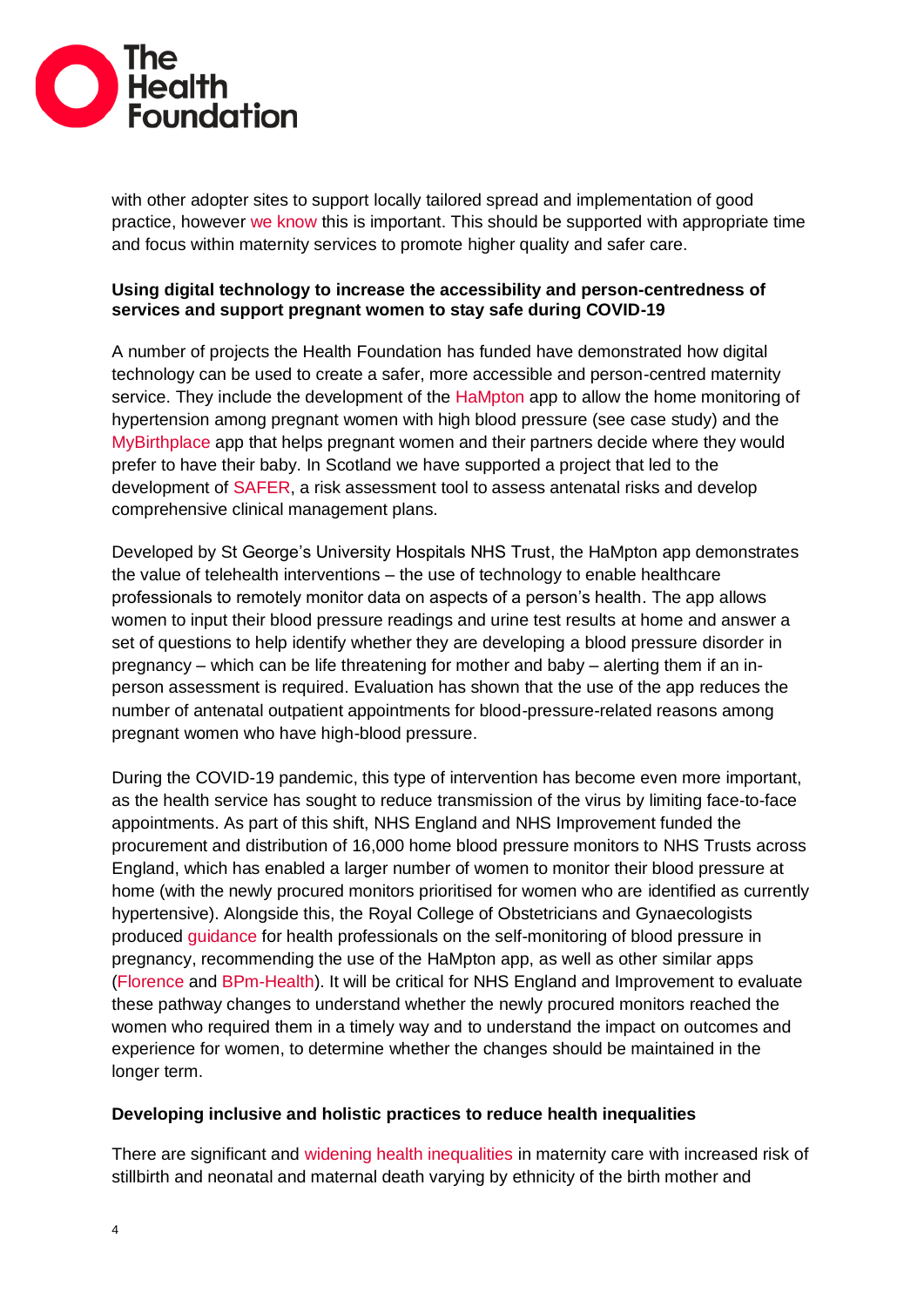

mothers living in deprived areas . The 2010 *Fair Society [Healthy Lives \(The Marmot Review\)](http://www.instituteofhealthequity.org/resources-reports/fair-society-healthy-lives-the-marmot-review/fair-society-healthy-lives-full-report-pdf.pdf)* called for actions on health inequalities to be universal, but with a scale and intensity that is proportionate to the level of disadvantage ('proportionate universalism'). To deliver high quality and safe care, maternity services should address the needs of groups at risk of poor outcomes. These groups include women from Black and Asian backgrounds and those living in the most deprived areas, as well as those presenting with complex and high risk profiles, including older and younger age, obesity, and those socially excluded and marginalised (homeless, migrants, prisoners).

Maternity teams which foster a learning culture tend to develop innovations which are inclusive and holistic to meet the needs of diverse populations. For example, those teams involved in the [safer maternity services programme](https://improve.bmj.com/sites/default/files/resources/snapshot_maternity_final.pdf) introduced additional scans for improving the identification and management of obese women. The HaMpton app, described above, which allows women to monitor their blood pressure at home, is accessible to the most widely spoken languages of patients in the local area. Other innovations in maternity care which take a holistic approach to supporting women during pregnancy have the potential to further improve quality and safety outcomes though addressing mental health and psychosocial needs, such as isolation and low social support. For example, the [Pregnancy Circles](https://www.uel.ac.uk/research/ihhd/reach/reach-pregnancy-programme/pregnancy-circles) model of midwifery care brings women together in groups to receive clinical care and psychosocial support to improve quality and safety for women and babies.

# **1. Case studies**

# **The PRactical Obstetric Multi-Professional Training (PROMPT) programme**

In the last two decades, an awareness of the importance of effective teamworking has led to a shift in the focus of maternity staff training towards approaches aimed at integrating teamworking within multi-professional clinical training to build supportive, well-functioning teams. A leading example is Practical Obstetric Multi-Professional Training (PROMPT) – a programme developed by a group of professionals based in maternity units in South West England. First implemented at Southmead Hospital in Bristol in 2000, it has since been adopted by maternity units across the UK and around the world. The [PROMPT Maternity](https://www.health.org.uk/improvement-projects/developing-a-licensed-social-franchising-model-for-regional-hubs-to-support-and)  [Foundation,](https://www.health.org.uk/improvement-projects/developing-a-licensed-social-franchising-model-for-regional-hubs-to-support-and) is currently developing a social franchise model to support, sustain and qualityassure the roll-out of local PROMPT multi-professional training.

The PROMPT programme is based on the idea that teams that work together should learn together, and that the best place to learn is in the maternity unit itself, not on an off-site training course. At Southmead Hospital, PROMPT consists of a one-day course involving a mix of workshops and team-based emergency drills using patient actors and props in a clinical setting. Over the past twenty years, the course has become an established and highly valued part of the maternity unit's practice. It has strong support from maternity, obstetric and midwifery leads, who are committed to ensuring that staff are released to attend the course and that there are enough trainers to deliver it.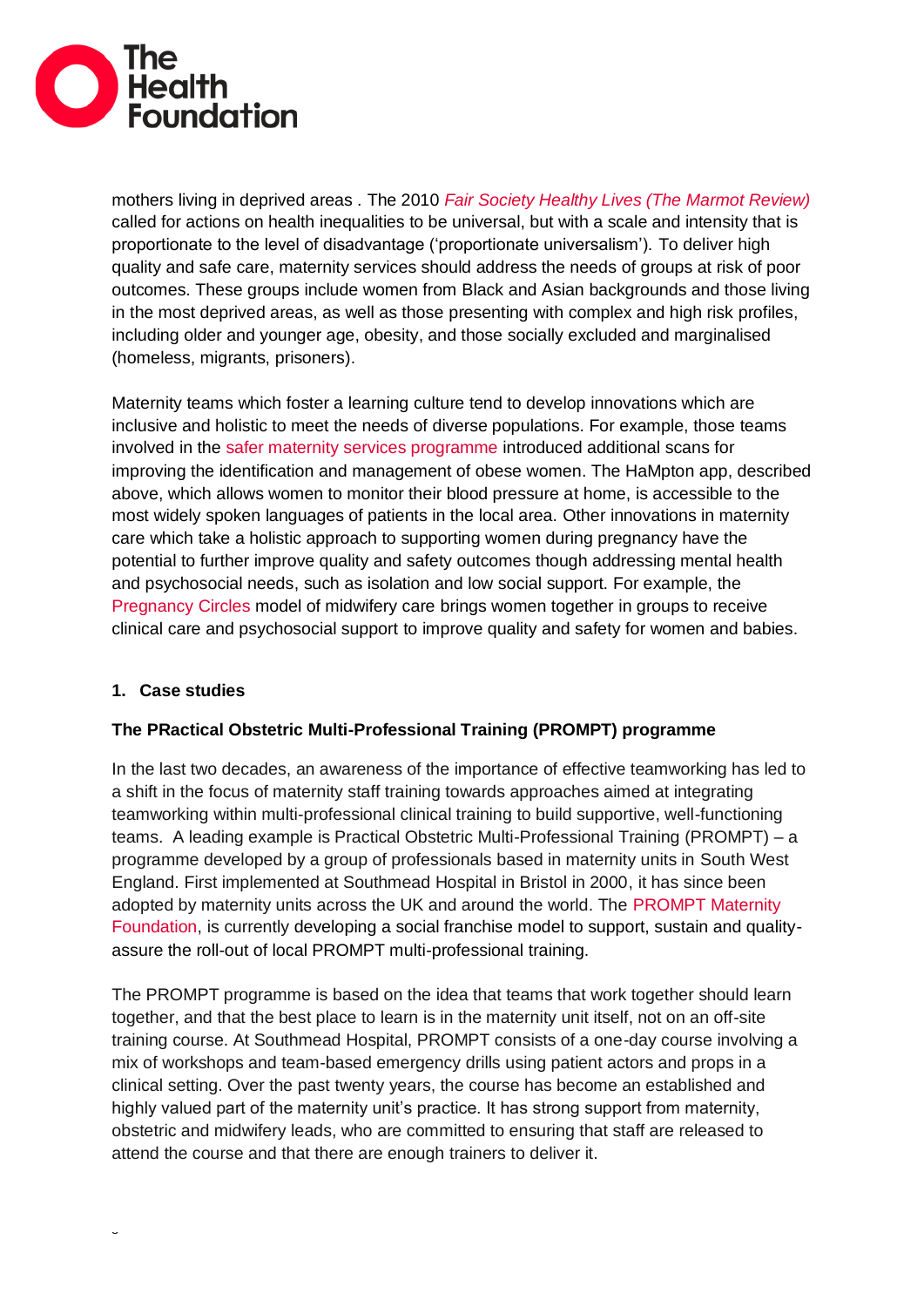

PROMPT has had a significant and sustained impact on Southmead Hospital's perinatal outcomes. Since its introduction in 2000, there have been significant reductions in [permanent brachial plexus \(nerve\) injuries](https://obgyn.onlinelibrary.wiley.com/doi/full/10.1111/1471-0528.13302) to babies as well as in injuries to babies caused by a [lack of oxygen.](https://obgyn.onlinelibrary.wiley.com/doi/pdf/10.1111/j.1471-0528.2006.00800.x) By improving the safety of its service and the outcomes and care experiences of mothers, babies and their families, the hospital has also saved the NHS money. For example, litigation claims went down from £25 million before the launch of PROMPT to around £3 million in the 10 years that followed.

PROMPT is designed to ensure that teams have the collective technical competence to respond in the right way in any given emergency: it is about making the 'right way, the easy way'. But PROMPT is as much a workplace culture intervention as a technical one. The course helps teams to work together to identify and achieve their own shared goals and do their best for each mother and baby. It also seeks to foster a learning ethos within the unit, founded on a collective commitment to continuous improvement and critical reflection. One of the key behaviours that PROMPT seeks to embed is 'problem sensing', where staff use both real-time data and soft intelligence to spot emerging safety and quality challenges and review their practices accordingly. Clearly articulated and constantly reinforced standards of practice, behaviour, and ethics, together with the routine monitoring of multiple types of safety data have also helped to strengthen the unit's safety culture and performance.

# **Obstetric anal sphincter injury (OASI) care bundle**

An obstetric anal sphincter injury (OASI) is any injury to the anal sphincter muscle sustained during childbirth. It can result in medical complications such as anal incontinence and significant psychosocial problems, as well as long-term financial consequences for the NHS associated with ongoing treatment.

OASI rates among first-time mothers tripled in England [from 1.8% in 2000 to 5.9% by 2011,](https://www.ncbi.nlm.nih.gov/pubmed/23834484) with 70,000 women being affected during this period. Research has shown that variation in approaches to perineal protection, training gaps and a lack of awareness of risk factors may contribute to the increased rates. A team of national experts agreed that there was potential for a 'care bundle' of evidence-based actions to be developed. Following a pilot study, the Health Foundation [funded a project](https://www.health.org.uk/improvement-projects/a-multi-centre-quality-improvement-project-to-reduce-the-incidence-of-obstetric) led by Croydon Health Services NHS Trust to scale up the OASI Care Bundle in 16 maternity units in 2017-18.

Local implementation of the project was led by midwives and obstetricians acting as clinical champions within each maternity unit. The champions received multi-disciplinary training at designated Royal College of Obstetricians and Gynaecologists Skills Development Days on the key elements of the care bundle, and they then cascade the training and educational materials to their colleagues in their units. The implementation of the care bundle by the 16 units [reduced OASI rates](https://obgyn.onlinelibrary.wiley.com/doi/full/10.1111/1471-0528.16396) without affecting caesarean section rates or episiotomy use.

A further Health Foundation [funded project](https://www.health.org.uk/funding-and-partnerships/programmes/oasi2-care-bundle) led by the RCOG is now investigating the mechanisms and strategies that support the implementation, sustainability and spread of the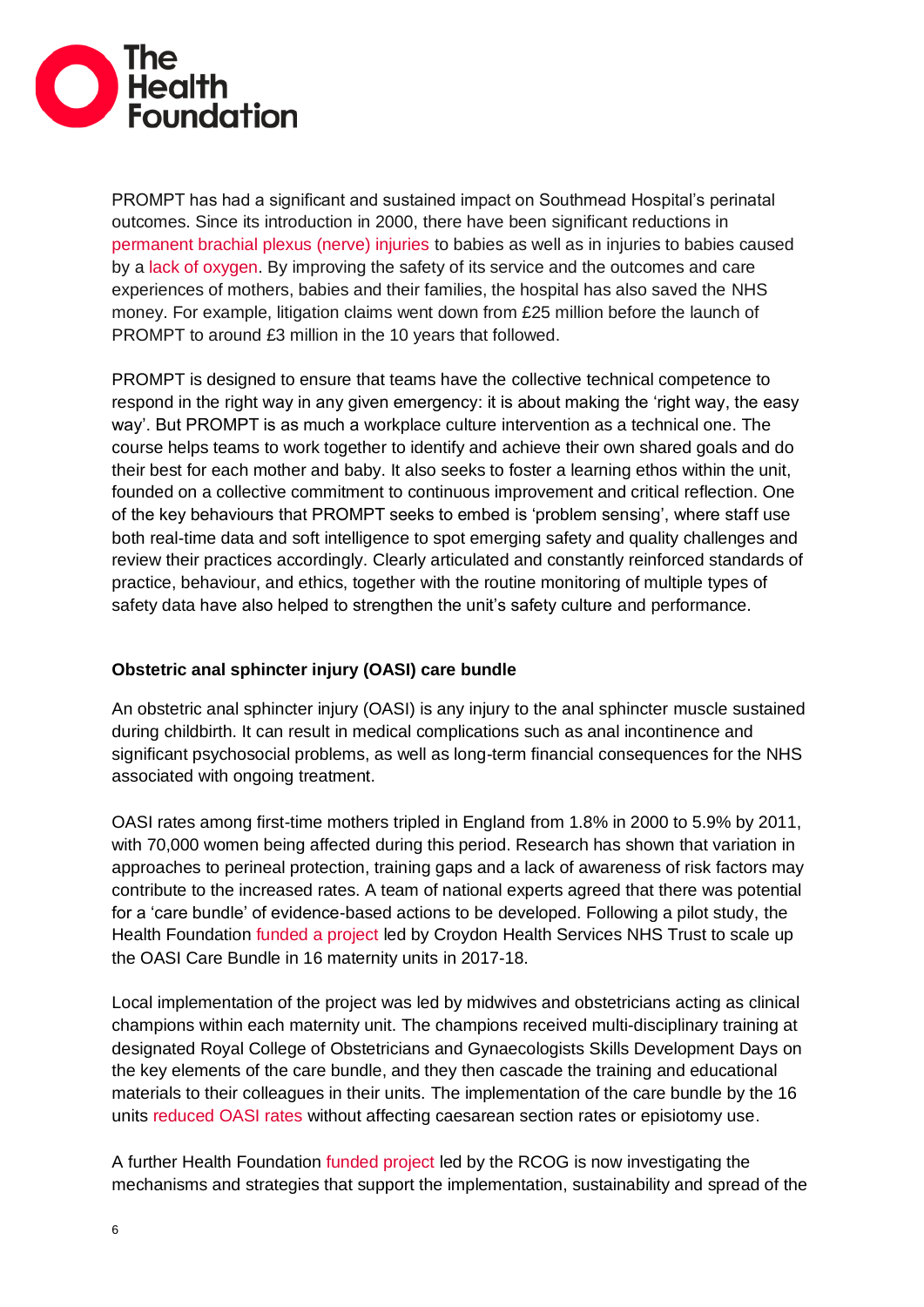

OASI Care Bundle. It aims to produce a locally adaptable 'implementation blueprint' and revised care bundle materials including training, monitoring and promotional tools.

# **Reducing brain injury through improving uptake of magnesium sulphate in preterm deliveries (PReCePT2)**

Premature birth is the leading cause of brain injury and cerebral palsy in babies. Evidence shows that babies can be protected from brain injury by giving magnesium sulphate to women who are at risk of having a premature birth, which reduces the risk of developing cerebral palsy in babies born before 30 weeks by around a third. However, two thirds of eligible mothers do not receive this NICE-recommended treatment, which at approximately £1 per dose is cost effective.

To increase the uptake of the treatment, clinical teams and mothers who had experienced premature birth co-designed and successfully implemented [PReCePT,](https://bmjopenquality.bmj.com/content/6/2/e000189) a quality improvement package which included clinical information, staff training, outline operational care pathways and measurement and communications materials, in five maternity units in the west of England. The proportion of women at these units receiving the intervention of magnesium sulphate increased from an average of 21% before the intervention to around 88% after the intervention.

This project, [PReCePT2,](https://www.health.org.uk/improvement-projects/precept2-reducing-brain-injury-through-improving-uptake-of-magnesium-sulphate) which is led by University Hospitals Bristol NHS Foundation Trust, aims to scale up this quality improvement package to maternity units across England. PReCePT2 is designed to increase awareness and knowledge about use of magnesium sulphate as a treatment during premature delivery. It provides practical tools and training to staff in acute clinical settings, and quality improvement training at learning events.

# **Home monitoring of hypertension in pregnancy via an innovative app (HaMpton)**

Evidence shows that hypertensive disorders in pregnancy, including gestational hypertension, chronic hypertension and pre‐eclampsia, complicate up to 10 percent of pregnancies and can cause adverse maternal and foetal outcomes, such as eclampsia, foetal growth restriction and stillbirth. Monitoring, early recognition and treatment are important means of reducing the risk of complications and mortality. Typically, women who develop hypertension in pregnancy are advised to attend several outpatient appointments each week for blood pressure monitoring and urine testing. However, for many women, this regular monitoring can cause anxiety and, due to the time and effort required to attend these frequent appointments, inconvenience.

This project, [HaMpton,](https://www.health.org.uk/improvement-projects/home-monitoring-of-hypertension-in-pregnancy-via-an-innovative-app) which is led by St George's University Hospitals NHS Trust and supported by the Health Foundation, involved the development and use of a smartphone app that allows women to monitor their health at home and alert them if they need to attend hospital for further assessment. The project sought to supply pregnant women at risk of developing pre-eclampsia with automated blood pressure monitors and urine dipsticks. Women could input their blood pressure readings and urine test results using the app and